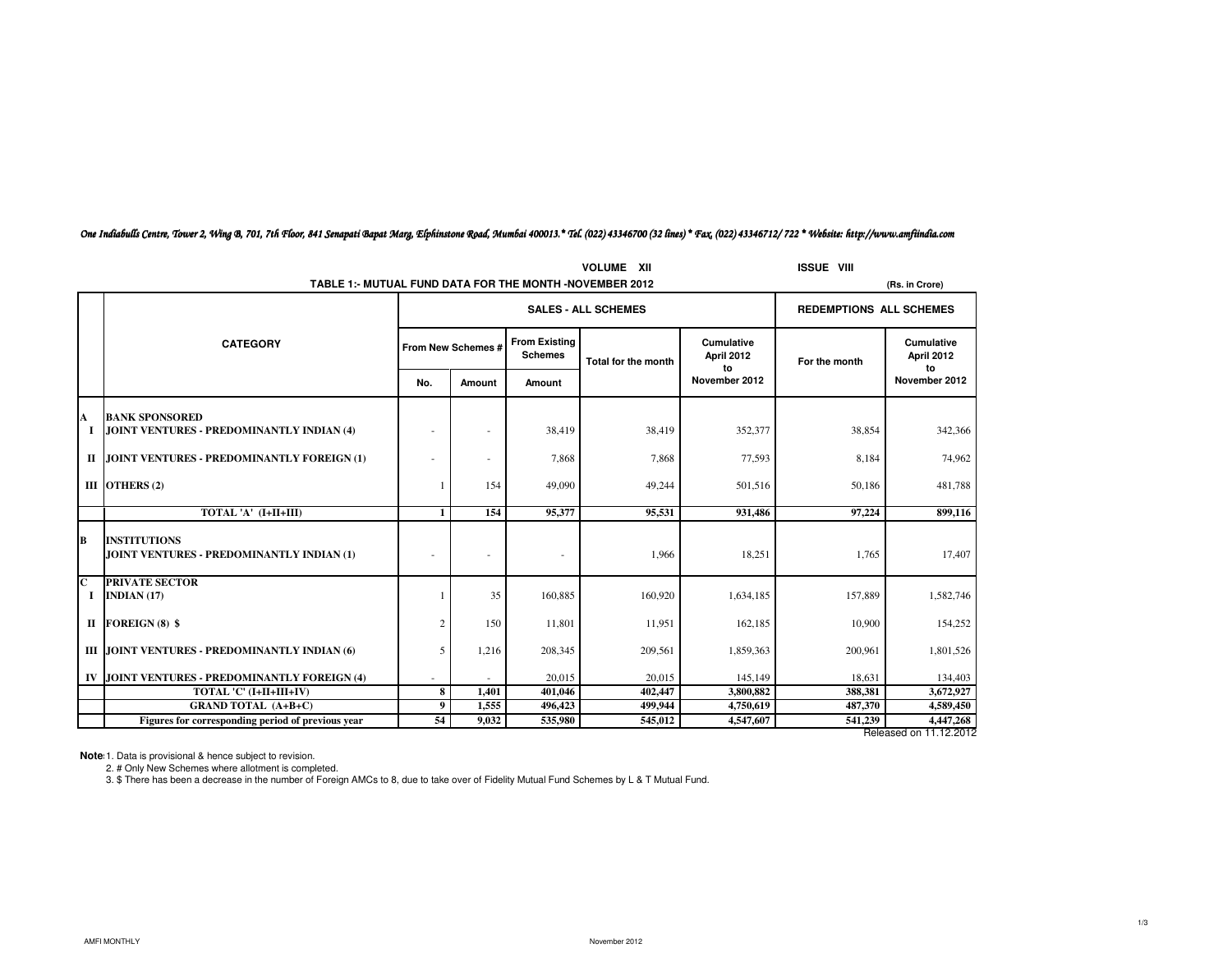#### (Rs. in Crore)

#### **2.1 \*NEW SCHEMES LAUNCHED (ALLOTMENT COMPLETED)TABLE 2:- SALES DURING THE MONTH OF NOVEMBER 2012 - TYPE AND CATEGORY WISE**

|                                | Open End             |        | <b>Close End</b>     |        | <b>Interval Fund</b> |        | <b>TOTAL</b>         |        |
|--------------------------------|----------------------|--------|----------------------|--------|----------------------|--------|----------------------|--------|
|                                | <b>No.of Schemes</b> | Amount | <b>No.of Schemes</b> | Amount | <b>No.of Schemes</b> | Amount | <b>No.of Schemes</b> | Amount |
| <b>INCOME</b>                  |                      | 154    |                      | 1,334  | .                    |        |                      | 1,488  |
| <b>EQUITY</b>                  |                      | 67     |                      |        |                      |        |                      | 67 I   |
| <b>BALANCED</b>                |                      |        |                      |        |                      |        |                      |        |
| <b>LIQUID/MONEY MARKET</b>     |                      |        |                      |        |                      |        |                      |        |
| <b>IGILT</b>                   |                      |        |                      |        |                      |        |                      |        |
| <b>IELSS - EQUITY</b>          |                      |        |                      |        |                      |        |                      |        |
| <b>GOLD ETF</b>                |                      |        |                      |        |                      |        |                      |        |
| <b>OTHER ETFS</b>              |                      |        |                      |        |                      |        |                      |        |
| <b>FUND OF FUNDS INVESTING</b> |                      |        |                      |        |                      |        |                      |        |
| <b>OVERSEAS</b>                |                      |        |                      |        |                      |        |                      |        |
| <b>TOTAL</b>                   |                      | 221    |                      | 1,334  |                      |        |                      | 1,555  |

#### **\*NEW SCHEMES LAUNCHED :**

| <b>OPEN END INCOME:</b>    | UTI Credit Opportunities Fund                                                                                                                                                                                                                                                                                                                                                      |
|----------------------------|------------------------------------------------------------------------------------------------------------------------------------------------------------------------------------------------------------------------------------------------------------------------------------------------------------------------------------------------------------------------------------|
| <b>IOPEN END EQUITY</b>    | <b>IGoldman Sachs India Equity Fund</b>                                                                                                                                                                                                                                                                                                                                            |
| <b>ICLOSE END INCOME :</b> | Axis Capital Protection Oriented Fund - Series 5, Birla Sun Life Capital Protection Oriented Fund Series 13, Birla Sun Life FTP Series GA (518 Days), Franklin<br>Templeton Fixed Tenure Fund - Series XVII, HDFC FMP 371D November 2012 (1) Series 23, ICICI Prudential Fixed Maturity Plan Series 65 - 367 days Pan B, Reliance<br><b>IFixed Horizon Fund - XXII - Series 30</b> |

#### **2.2 EXISTING SCHEMES**

|                                 | Open End             |         | <b>Close End</b>         |        | <b>Interval Fund</b>     |                          | <b>TOTAL</b>         |         |
|---------------------------------|----------------------|---------|--------------------------|--------|--------------------------|--------------------------|----------------------|---------|
|                                 | <b>No.of Schemes</b> | Amount  | <b>No.of Schemes</b>     | Amount | <b>No.of Schemes</b>     | Amount                   | <b>No.of Schemes</b> | Amount  |
| <b>INCOME</b>                   | 232                  | 56,984  | 434                      | 360    | 32                       | 62                       | 698                  | 57,406  |
| <b>IEQUITY</b>                  | 295                  | 2,777   |                          | $\sim$ |                          | $\overline{\phantom{a}}$ | <b>295</b>           | 2,777   |
| <b>BALANCED</b>                 | 30                   | 389     |                          |        | ۰                        |                          | 31                   | 389     |
| <b>LIQUID/MONEY MARKET</b>      | 55                   | 435,618 |                          |        | ۰                        |                          | 55                   | 435,618 |
| <b>IGILT</b>                    | 39                   | 1,488   |                          |        | ۰                        |                          | 39                   | 1,488   |
| <b>IELSS - EQUITY</b>           | 36                   | 144     | 13                       |        | ۰                        |                          | 49                   | 144     |
| <b>IGOLD ETF</b>                | 14                   | 361     |                          |        | ۰                        |                          | 14                   | 361     |
| <b>IOTHER ETFS</b>              | 20                   | 177     |                          |        |                          |                          | <b>20</b>            | 177     |
| <b>IFUND OF FUNDS INVESTING</b> |                      |         |                          |        |                          |                          | 21                   |         |
| <b>OVERSEAS</b>                 | 21                   | 29      | $\overline{\phantom{a}}$ | $\sim$ | $\overline{\phantom{a}}$ | $\overline{\phantom{a}}$ |                      | 29      |
| <b>TOTAL</b>                    | 742                  | 497,967 | 448                      | 360    | 32                       | 62                       | 1222                 | 498,389 |

Notes:The change in number of existing schemes is because of the maturity and reclassification of some of the existing schemes.

^ Amount mobilised by new plans launched under existing scheme.

### **2.3 TOTAL OF ALL SCHEMES**

|                                                   | Open End             |         | <b>Close End</b>     |                          | <b>Interval Fund</b>     |        | <b>TOTAL</b>         |         |
|---------------------------------------------------|----------------------|---------|----------------------|--------------------------|--------------------------|--------|----------------------|---------|
|                                                   | <b>No.of Schemes</b> | Amount  | <b>No.of Schemes</b> | Amount                   | No.of Schemes            | Amount | <b>No.of Schemes</b> | Amount  |
| <b>INCOME</b>                                     | 233                  | 57,138  | 44 <sup>°</sup>      | .694                     | 32                       | 62     | 706                  | 58,894  |
| <b>EQUITY</b>                                     | 296                  | 2,844   |                      | $\overline{\phantom{a}}$ | $\sim$                   |        | 296                  | 2,844   |
| <b>BALANCED</b>                                   | 30                   | 389     |                      | ۰                        |                          |        | 31                   | 389     |
| <b>LIQUID/MONEY MARKET</b>                        | 55                   | 435,618 |                      | ۰                        |                          |        | 55                   | 435,618 |
| <b>IGILT</b>                                      | 39                   | 1,488   |                      | ۰                        |                          |        | 39                   | 1,488   |
| <b>IELSS - EQUITY</b>                             | 36                   | 144     | 13                   | ۰                        |                          |        | 49                   | 144     |
| <b>IGOLD ETF</b>                                  | 14                   | 361     |                      | ۰                        | $\overline{\phantom{a}}$ |        | 14                   | 361     |
| <b>IOTHER ETFS</b>                                | 20                   | 177     |                      | ۰                        | $\overline{\phantom{a}}$ |        | 20                   | 177     |
| <b>FUND OF FUNDS INVESTING</b><br><b>OVERSEAS</b> | 21                   | 29      |                      | ۰                        | $\overline{\phantom{a}}$ |        | 21                   | 29      |
| <b>TOTAL</b>                                      | 744                  | 498,188 | 455                  | 1,694                    | 32                       | 62     | 1,231                | 499,944 |